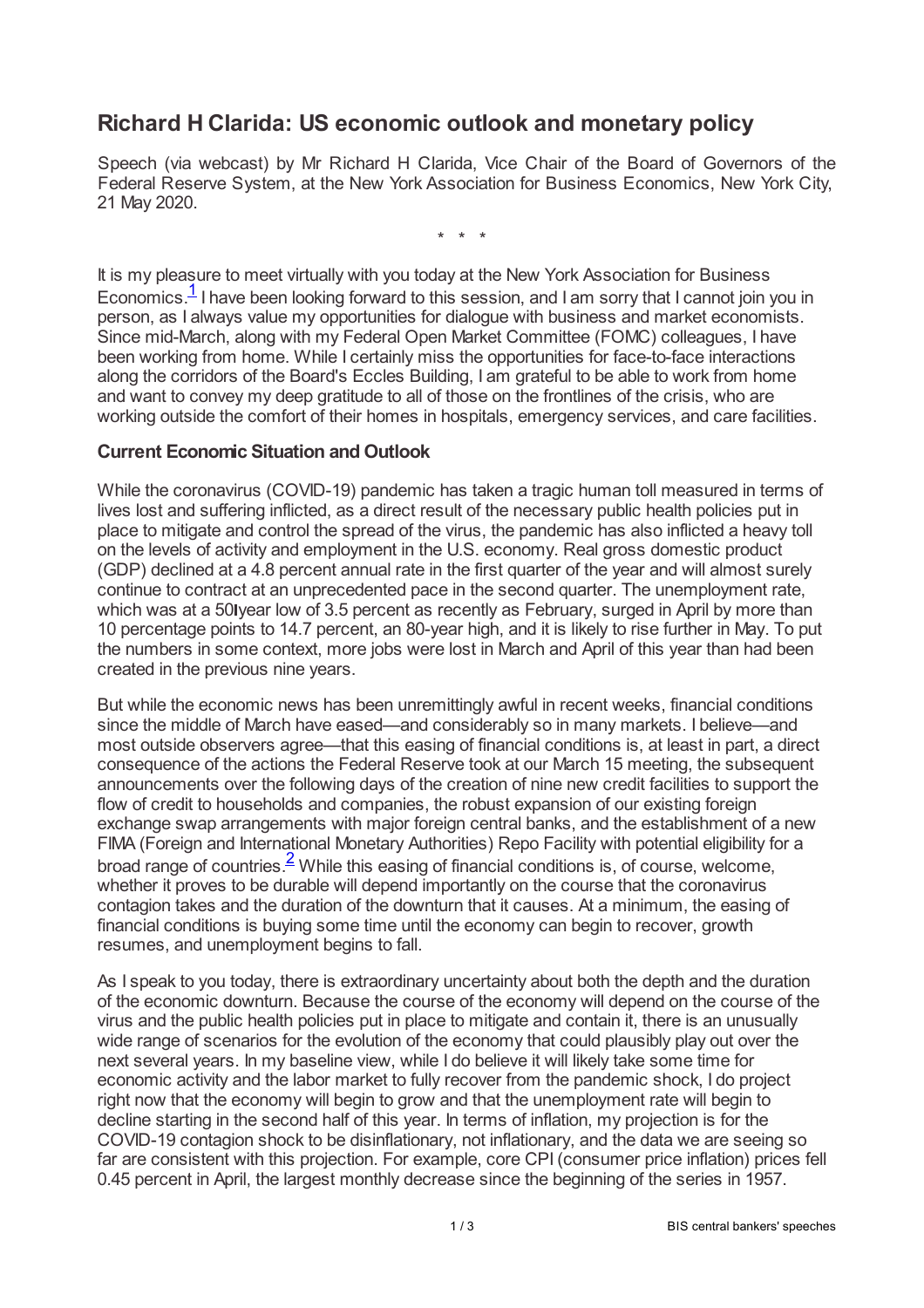While the COVID-19 shock is disrupting both aggregate demand and supply, the net effect, I believe, will be for aggregate demand to decline relative to aggregate supply, both in the near term and over the medium term. If so, this decrease will put downward pressure on core inflation, which was already running somewhat below our 2 percent objective when the downturn began in March. Moreover, as I have indicated previously, I judge that measures of longer-term inflation expectations were, when the downturn began, at the low end of a range that I consider consistent with our 2 percent inflation objective.

## **The PolicyResponse**

At the Federal Reserve, we take our dual-mandate obligations of maximum employment and price stability very seriously, and, since March 3, we have deployed our entire toolkit to provide critical support to the economy during this challenging time. In two unscheduled meetings, we voted on March 3 and 15 to cut the target range for the federal funds rate by a total of 150 basis points to its current range of 0 to 25 basis points. In our FOMC statements, we have indicated we expect to maintain the target range at this level until we are confident that the economy has weathered recent events and is on track to achieve our maximum-employment and price-stability goals.

On March 16, we launched a program to purchase Treasury securities and agency mortgagebacked securities in whatever amounts needed to support smooth market functioning, thereby fostering effective transmission of monetary policy to broader financial conditions. To date, these purchases have totaled more than \$2 trillion, and, as we indicated following our April FOMC meeting, they are continuing but at a reduced pace, reflecting the substantial improvement in market functioning that has occurred since the program was launched two months ago.

<span id="page-1-0"></span>Since March 17, the Federal Reserve Board has announced the establishment of no fewer than nine new facilities to support the flow of credit to households and businesses. These programs are authorized under emergency lending powers granted to the Fed under section 13(3) of the Federal Reserve Act and are available only in "unusual and exigent" circumstances and with the consent of the Secretary of Treasury.<sup>3</sup> I think you will agree that today we face circumstances that are both exigent and unusual. These facilities are supported with money invested by the Department of the Treasury, drawing on appropriations of more than \$450 billion authorized by the Congress in the Cares Act (Coronavirus Aid, Relief, and Economic Security Act) for the specific purpose of investing in Fed programs to sustain the flow of credit to households, firms, and communities during the coronavirus pandemic. [3](#page-2-2)

With these facilities, we are providing a bridge by stepping in and supporting lending throughout the economy until the recovery takes hold. These programs are designed to offer backstop sources of funding to the private sector, and just the announcement that these backstop facilities would soon be launched appears to have bolstered confidence in capital markets, allowing many companies to finance themselves privately even before the facilities were up and running. But importantly, these are, after all, emergency facilities, and someday—hopefully soon—the emergency will pass. When that day comes and we are confident the economy is solidly on the road to recovery, we will wind down these lending facilities at such time as we determine the circumstances we confront are no longer unusual or exigent.

Not only is the Federal Reserve using its full range of tools to support the economy through this challenging time, but our policies will also help ensure that the rebound in activity when it commences will be as robust as possible. That said, it is important to note that the Fed's statutory authority grants us *lending* powers, not *spending* powers. The Fed is not authorized to grant money to particular beneficiaries, to meet the payroll expenses of small businesses, or to underwrite the unemployment benefits of displaced workers. Programs to support such worthy goals reside squarely in the domain of fiscal policy. The Fed can only make loans to solvent entities with the expectation the loans will be paid back. Direct fiscal support for the economy is